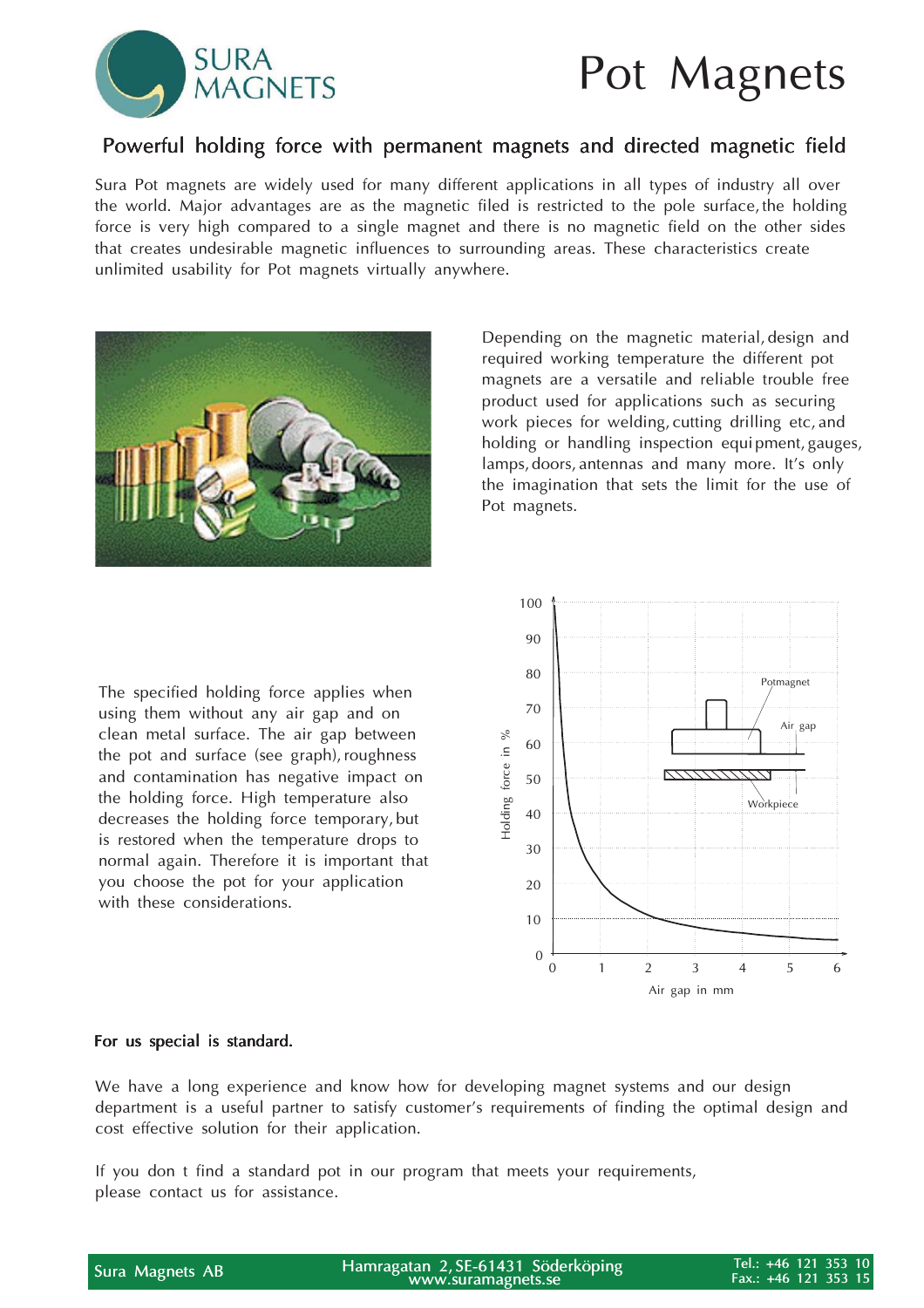

# Pot Magnets Ferrite

### Ferrite with bush and internal thread

hardferrite magnet in a galvanized steel housing max. operating temperature: 80°C versions up to 100 o  $\rm ^{\circ}C$ 



| Produkt-No. |     |      | Dimensions (mm) |             |                | Force          | Weight         |
|-------------|-----|------|-----------------|-------------|----------------|----------------|----------------|
|             | D   | Н    | L               | $\mathbf d$ | M              | N              | g              |
| $MS-K-10A$  | 10  | 4,5  | 11              | 6           | 3              | $\overline{4}$ | $\overline{3}$ |
| $MS-K-13A$  | 13  | 4,5  | 11,5            | 6           | 3              | 10             | 5              |
| $MS-K-16A$  | 16  | 4,5  | 11,5            | 6           | 3              | 18             | 6              |
| $MS-K-20A$  | 20  | 6    | 13              | 6           | 3              | 30             | 11             |
| $MS-K-25A$  | 25  | 7    | 15,5            | 8           | $\overline{4}$ | 40             | 22             |
| $MS-K-32A$  | 32  | 7    | 16              | 8           | $\overline{4}$ | 80             | 32             |
| $MS-K-36A$  | 36  | 7,7  | 16              | 8           | $\overline{4}$ | 100            | 45             |
| $MS-K-40A$  | 40  | 8    | 18              | 10          | 5              | 125            | 60             |
| $MS-K-47A$  | 47  | 9    | 17,5            | 8           | $\overline{4}$ | 180            | 90             |
| $MS-K-50A$  | 50  | 10   | 22              | 12          | 6              | 220            | 110            |
| $MS-K-57A$  | 57  | 10,5 | 19              | 8           | $\overline{4}$ | 280            | 145            |
| $MS-K-63A$  | 63  | 14   | 30              | 15          | 8              | 350            | 240            |
| $MS-K-80A$  | 80  | 18   | 34              | 20          | 10             | 600            | 520            |
| $MS-K-85A*$ | 85  | 18   | 34              | 20          | 10             | 500            | 530            |
| $MS-K-90A$  | 90  | 13   | 34              | 20          | 10             | 600            | 570            |
| $MS-K-100A$ | 100 | 22   | 43              | 22          | 12             | 900            | 940            |

\* with stainless steel cover plate other dimensions on request

### Ferrite with neck and external thread

hardferrite magnet in a galvanized steel housing max. operating temperature: 80°C versions up to  $100^{\circ}$ C





| Produkt-No. |    | Dimensions (mm) |      | Force          | Weight         |     |
|-------------|----|-----------------|------|----------------|----------------|-----|
|             | D  | Н               |      | M              | N              | g   |
| $MS-K-10AG$ | 10 | 4,5             | 11,5 | 3              | $\overline{4}$ | 3   |
| $MS-K-13AG$ | 13 | 4,5             | 11,5 | 3              | 10             | 5   |
| $MS-K-16AG$ | 16 | 4,5             | 11,5 | 3              | 18             | 6   |
| $MS-K-20AG$ | 20 | 6               | 13   | 3              | 30             | 11  |
| $MS-K-25AC$ | 25 | 7               | 15   | $\overline{4}$ | 40             | 22  |
| $MS-K-32AG$ | 32 | 7               | 15   | $\overline{4}$ | 80             | 32  |
| $MS-K-47AG$ | 47 | 9               | 17   | 6              | 180            | 90  |
| $MS-K-57AG$ | 57 | 10,5            | 15,5 | 6              | 280            | 142 |
| $MS-K-63AC$ | 63 | 14,5            | 29   | 6              | 350            | 335 |

other dimensions on request

#### Ferrite with through hole and countersunk  $90^\circ$

hardferrite magnet in a galvanized steel housing max. operating temperature: 80°C versions up to 100°C





| Produkt-No. |    | Dimensions (mm) | Force | Weight |    |                |
|-------------|----|-----------------|-------|--------|----|----------------|
|             | D  | Н               | N     | g      |    |                |
| $MS-K-16C$  | 16 | 4,5             | 3,5   | 6,5    | 14 | $\overline{4}$ |
| $MS-K-20C$  | 20 | 6               | 4,2   | 8,6    | 27 | 9              |
| $MS-K-25C$  | 25 |                 | 5,5   | 10,4   | 36 | 16             |
| $MS-K-32C$  | 32 | 7               | 5,5   | 10,4   | 72 | 27             |
| $MS-K-40C$  | 40 | 8               | 5,5   | 10,4   | 90 | 53             |

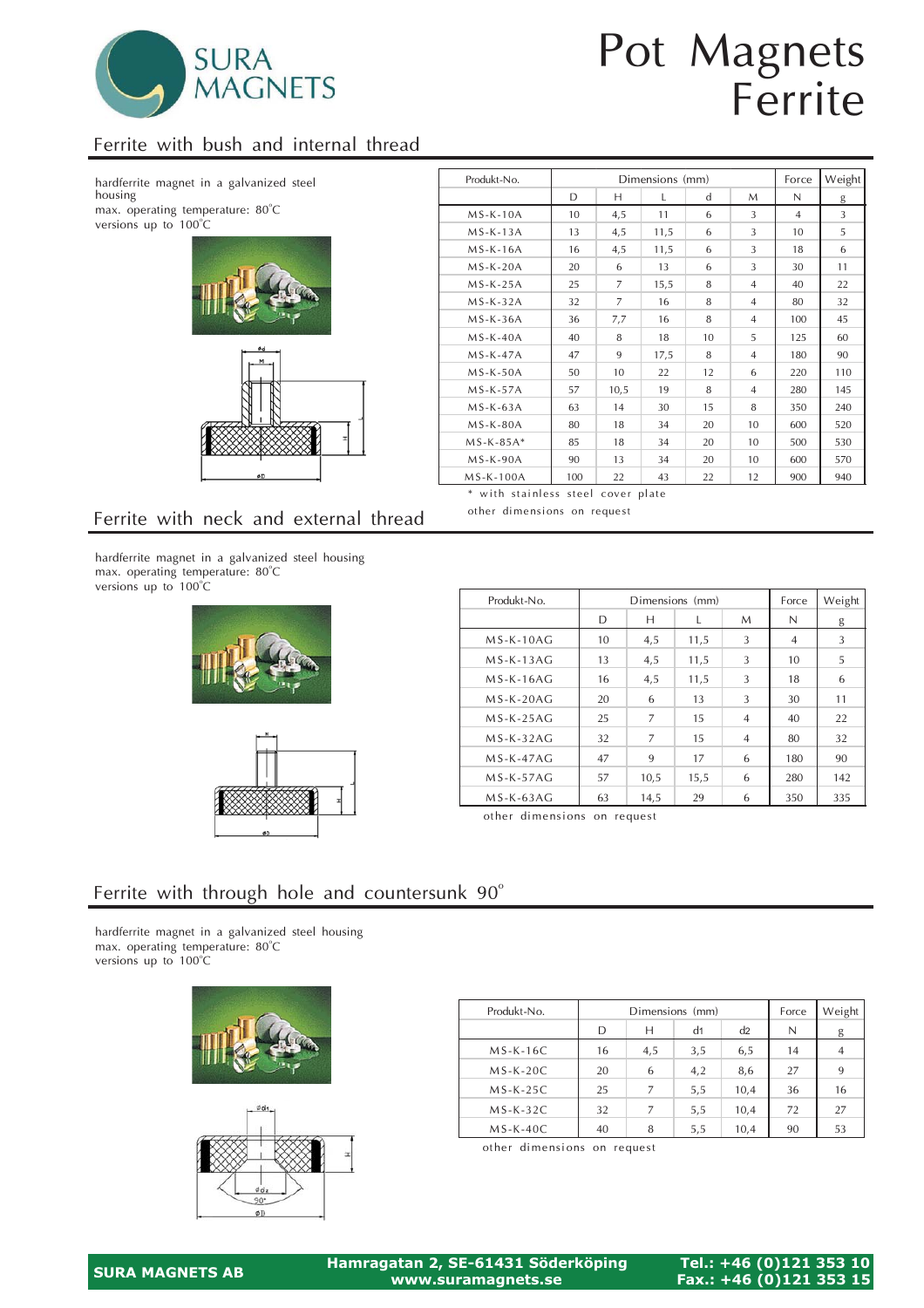

# Pot Magnets Ferrite

### Ferrite with through hole and straight countersunk

hardferrite magnet in a galvanized steel housing max. operating temperature: 80°C versions up to  $100^{\circ}$ C





| Produkt-No. |    | Dimensions (mm) | Force | Weight |     |     |
|-------------|----|-----------------|-------|--------|-----|-----|
|             | D  | н               | N     | g      |     |     |
| $MS-K-50C$  | 50 | 10.5            | 8.5   | 22     | 180 | 90  |
| $MS-K-63C$  | 63 | 14              | 6.2   | 24     | 290 | 195 |
| $MS-K-80C$  | 80 | 18              | 6.5   | 11,5   | 600 | 480 |

other dimensions on request

### Ferrite with internal thread (not through)

hardferrite magnet in a galvanized steel housing max. operating temperature: 80°C versions up to 100°C





| Produkt-No. |     | Dimensions (mm) | Force | Weight |     |
|-------------|-----|-----------------|-------|--------|-----|
|             |     |                 |       |        |     |
| $MS-K-85C$  | 85  | 18              | 10    | 540    | 540 |
| $MS-K-105C$ | 105 | 20              | 780   | 960    |     |

other dimensions on request

### Ferrite with internal thread (through)

hardferrite magnet in a galvanized steel housing max. operating temperature: 80°C versions up to 100°C





| Produkt-No. |    | Dimensions (mm) | Force | Weight |     |     |
|-------------|----|-----------------|-------|--------|-----|-----|
|             | D  | н               | N     |        |     |     |
| $MS-K-50AC$ | 50 | 10              | 18    | 6      | 170 | 105 |
| $MS-K-63AC$ | 63 | 14              | 20    | 8      | 350 | 235 |
| $MS-K-80AC$ | 80 | 18              | 15    | 10     | 550 | 490 |

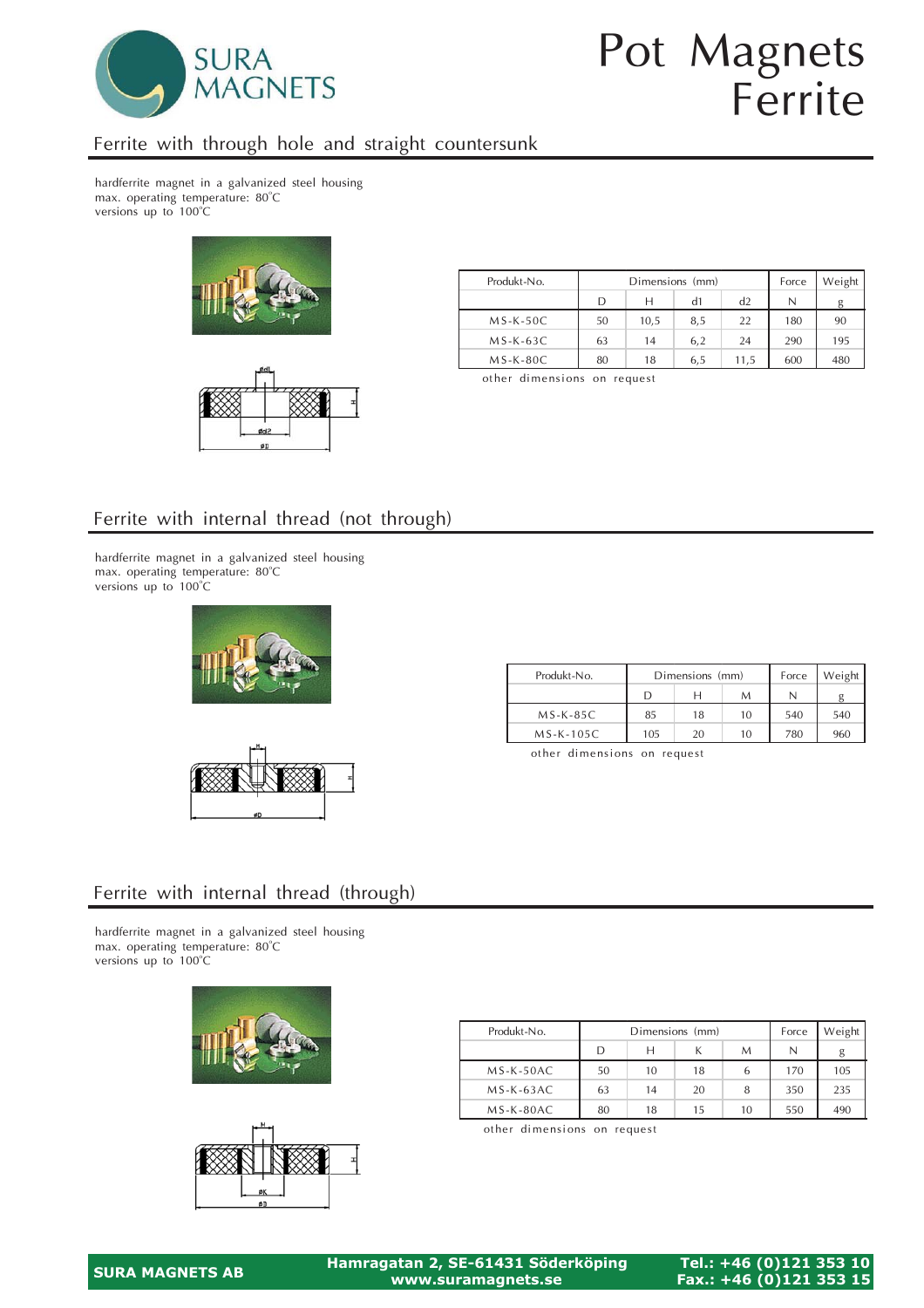

# Pot Magnets Ferrite

### Ferrite with 4 assembly threaded holes, ringmagnet

hardferrite ringmagnet in a galvanized steel housing max. operating temperature: 80°C versions up to 100°C



| Produkt-No.   |     | Dimensions (mm)      |    |    |  |    |     | Weight |
|---------------|-----|----------------------|----|----|--|----|-----|--------|
|               | D   | d2<br>M              |    |    |  |    |     | g      |
| $MS-K-86C/4$  | 86  | 18                   | 75 | 32 |  | 50 | 540 | 510    |
| $MS-K-105C/4$ | 105 | 20<br>50<br>90<br>36 |    |    |  |    |     | 690    |

other dimensions on request

hardferrite magnet in a galvanized steel housing

max. operating temperature:  $80^{\circ}$ C versions up to 100°C o o





| Produkt-No. |     | Dimensions (mm) | Force          | Weight         |
|-------------|-----|-----------------|----------------|----------------|
|             | D   | Н               | N              | g              |
| $MS-K-10F$  | 10  | 4,5             | $\overline{4}$ | $\overline{2}$ |
| $MS-K-13F$  | 13  | 4,5             | 10             | 3              |
| $MS-K-16F$  | 16  | 4,5             | 18             | 4,5            |
| $MS-K-20F$  | 20  | 6               | 30             | 10             |
| $MS-K-25F$  | 25  | 7               | 40             | 19             |
| $MS-K-32F$  | 32  | 7               | 80             | 30             |
| $MS-K-36F$  | 36  | 7,7             | 100            | 40             |
| $MS-K-40F$  | 40  | 8               | 125            | 55             |
| $MS-K-47F$  | 47  | 9               | 180            | 80             |
| $MS-K50F$   | 50  | 10              | 220            | 100            |
| $MS-K-57F$  | 57  | 10,5            | 280            | 140            |
| $MS-K-63F$  | 63  | 14              | 350            | 230            |
| $MS-K-80F$  | 80  | 18              | 600            | 485            |
| MS-K-100F   | 100 | 22              | 900            | 900            |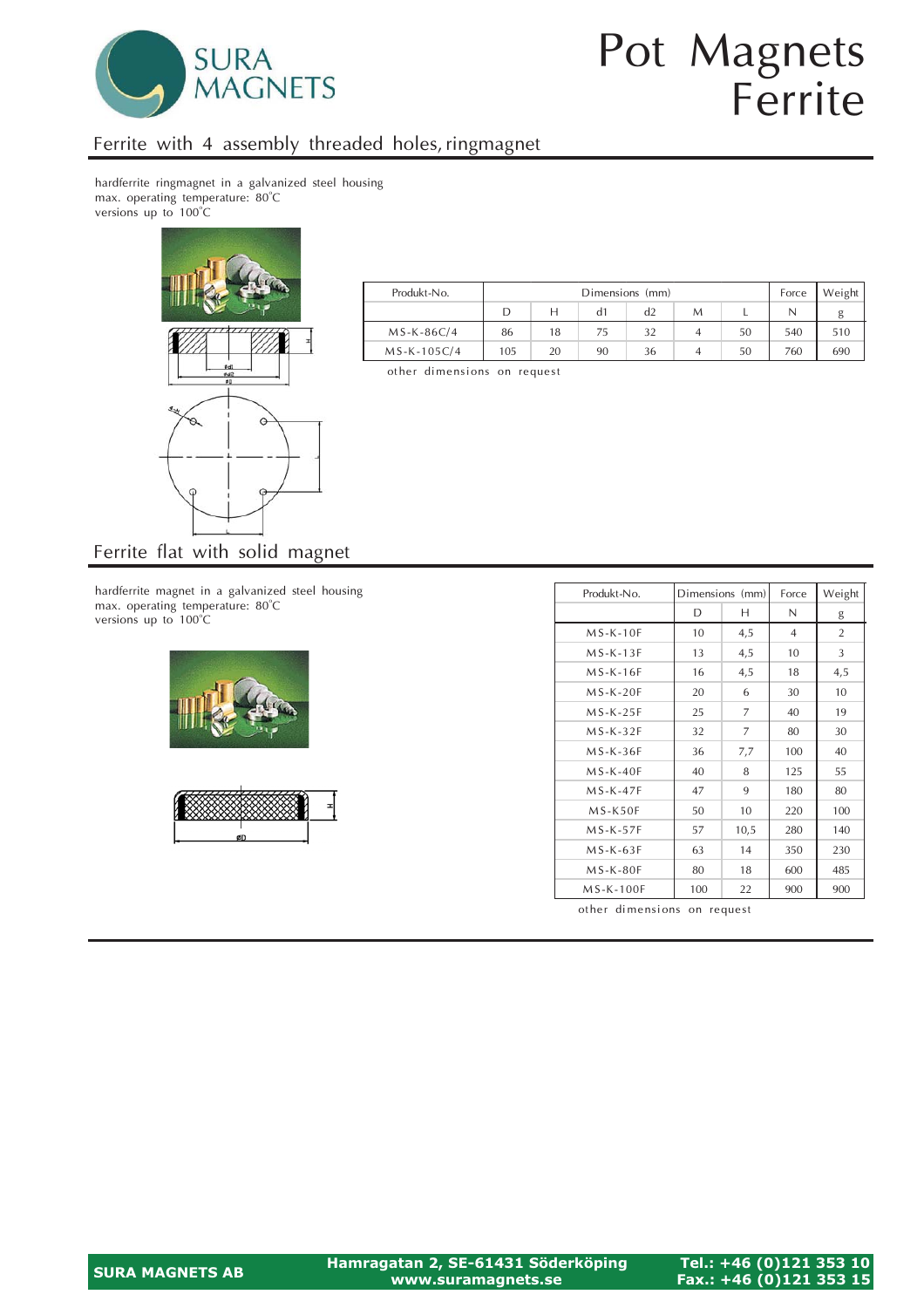

# Pot Magnets NdFeB

### NdFeB with bush and internal thread

Neodymium magnet in a galvanized steel housing max. operating temperature: 90°C Versions up to 180°C



| Produkt-No.  |    |     | Dimensions (mm) |    |                | Force | Weight |
|--------------|----|-----|-----------------|----|----------------|-------|--------|
|              | D  | Н   |                 | d  | M              | N     | g      |
| $MS-K-6NDA$  | 6  | 4,5 | 11,5            | 6  | 3              | 5     | 1,5    |
| $MS-K-8NDA$  | 8  | 4,5 | 11,5            | 6  | 3              | 13    | 2      |
| $MS-K-10NDA$ | 10 | 4,5 | 11,5            | 6  | 3              | 25    | 3      |
| $MS-K-13NDA$ | 13 | 4,5 | 11,5            | 6  | 3              | 60    | 5      |
| $MS-K-16NDA$ | 16 | 4,5 | 11,5            | 8  | $\overline{4}$ | 95    | 7,5    |
| $MS-K-20NDA$ | 20 | 6   | 13              | 8  | $\overline{4}$ | 140   | 16     |
| $MS-K-25NDA$ | 25 | 7   | 14              | 8  | $\overline{4}$ | 200   | 25     |
| $MS-K-32NDA$ | 32 | 7   | 15,5            | 10 | 5              | 350   | 48     |

other dimensions on request

#### NdFeB with neck and external thread

Neodymium magnet in a galvanized steel housing max. operating temperature: 90°C Versions up to 180°C



| Produkt-No.    |    | Dimensions (mm) |      | Force | Weight |     |
|----------------|----|-----------------|------|-------|--------|-----|
|                | D  | н               |      | M     | N      | g   |
| MS-K-10NDAG    | 10 | 4,5             | 11,5 | 3     | 25     | 2,5 |
| MS-K-13NDAG    | 13 | 4,5             | 12,5 | 5     | 60     | 5   |
| MS-K-16NDAG    | 16 | 4,5             | 12,5 | 6     | 95     | 8   |
| $MS-K-20N DAG$ | 20 | 6               | 16   | 6     | 140    | 15  |
| $MS-K-25NDAG$  | 25 | $\overline{7}$  | 17   | 6     | 200    | 27  |
| $MS-K-32NDAG$  | 32 |                 | 17   | 6     | 350    | 42  |

other dimensions on request

### NdFeB with through hole and countersunk  $90^\circ$

Neodymium magnet in a galvanized steel housing max. operating temperature: 90°C Versions up to 180°C





| Produkt-No.  |    | Dimensions (mm) | Force | Weight |     |    |
|--------------|----|-----------------|-------|--------|-----|----|
|              | D  | н               | d1    | d2     | Ν   | g  |
| $MS-K-16NDC$ | 16 | 4,5             | 3,5   | 6,6    | 75  | 6  |
| $MS-K-20NDC$ | 20 | 6               | 4,5   | 9      | 105 | 13 |
| $MS-K-25NDC$ | 25 | 7               | 4,5   | 9      | 160 | 24 |
| $MS-K-32NDC$ | 32 |                 | 5,5   | 11     | 310 | 39 |
| $MS-K-40NDC$ | 40 | 8               | 5,5   | 10,6   | 500 | 73 |

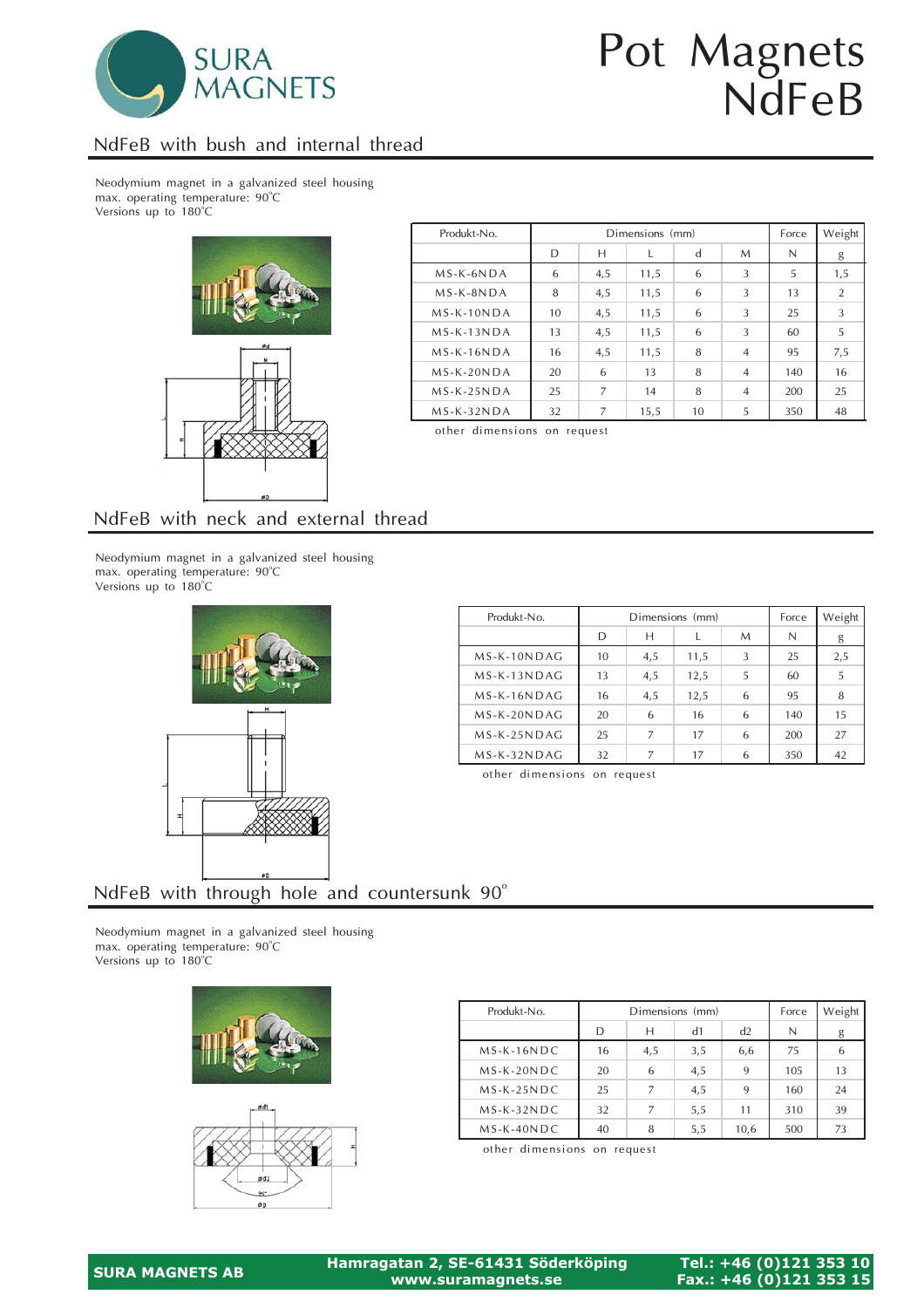

# Pot Magnets NdFeB

### NdFeB with internal thread, through hole and straight countersunk

Neodymium magnet in a galvanized steel housing max. operating temperature: 90°C Versions up to 180°C





| Produkt-No.   |    | Dimensions (mm) | Force | Weight |      |     |
|---------------|----|-----------------|-------|--------|------|-----|
|               | D  | Н               | N     | g      |      |     |
| $MS-K-32NDB$  | 32 | 7               | 5,5   | 5      | 330  | 40  |
| MS-K-40NDB M5 | 40 | 8               | 10,5  | 5      | 350  | 75  |
| $MS-K-40NDB$  | 40 | 8               | 10,5  | 5      | 500  | 71  |
| $MS-K-50NDB$  | 50 | 10              | 9,5   | 8      | 800  | 140 |
| $MS-K-63NDB$  | 63 | 14              | 11,7  | 10     | 1100 | 315 |
| $MS-K-75NDB$  | 75 | 15              | 13    | 10     | 1750 | 479 |

other dimensions on request

#### NdFeB with internal thread and through hole

Neodymium magnet in a galvanized steel housing max. operating temperature: 90°C Versions up to 180°C





| Produkt-No.   | Dimensions (mm) |    |    |                 | Force | Weight |
|---------------|-----------------|----|----|-----------------|-------|--------|
|               | D               | Н  | d1 | M               | N     | g      |
| $MS-K-25NDAC$ | 25              | 7  | 10 | 6               | 140   | 25     |
| $MS-K-32NDAC$ | 32              | 7  | 10 | 5               | 300   | 42     |
| $MS-K-40NDAC$ | 40              | 8  | 10 | 5               | 450   | 77     |
| $MS-K-50NDAC$ | 50              | 10 | 14 | 8               | 740   | 143    |
| $MS-K-60NDAC$ | 60              | 14 | 16 | 10 <sup>1</sup> | 1000  | 300    |
| MS-K-68NDAC   | 68              | 16 | 16 | 10 <sup>1</sup> | 2000  | 435    |
| $MS-K-80NDAC$ | 80              | 16 | 16 | 10              | 2500  | 600    |

other dimensions on request

#### NdFeB flat with solid magnet

Neodymium magnet in a galvanized steel housing max. operating temperature: 90°C Versions up to 180°C





| Produkt-No.  |    | Dimensions (mm) | Force | Weight |
|--------------|----|-----------------|-------|--------|
|              | D  | н               | N     | g      |
| $MS-K-6NDF$  | 6  | 4,5             | 5     |        |
| $MS-K-8NDF$  | 8  | 4,5             | 13    | 1,5    |
| $MS-K-10NDF$ | 10 | 4,5             | 25    | 2,5    |
| $MS-K-13NDF$ | 13 | 4,5             | 60    | 4,5    |
| $MS-K-16NDF$ | 16 | 4,5             | 95    | 6,5    |
| $MS-K-20NDF$ | 20 | 6               | 140   | 15     |
| $MS-K-25NDF$ | 25 | 7               | 200   | 22     |
| $MS-K-32NDF$ | 32 | 7               | 350   | 40     |

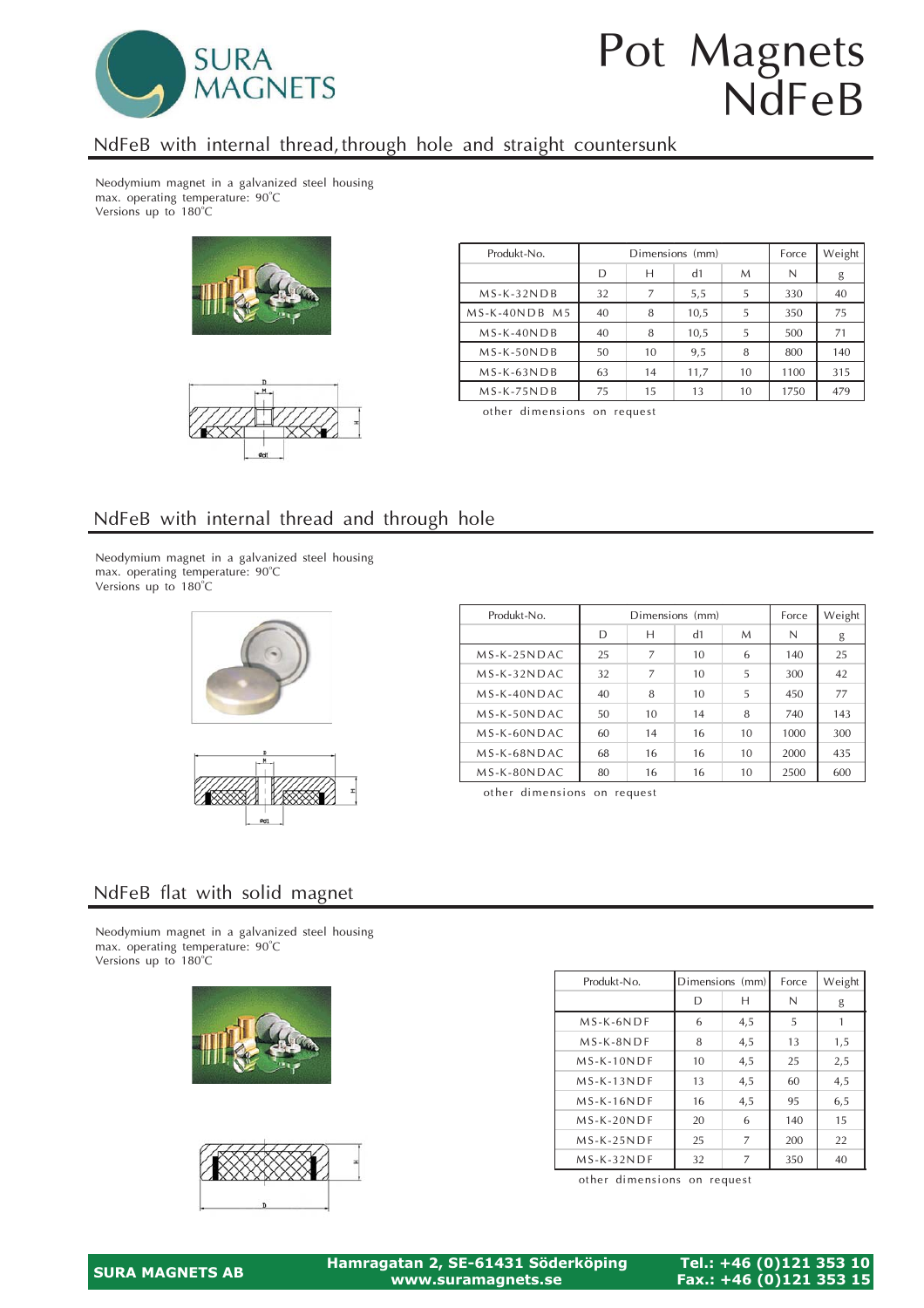

# Pot Magnets NdFeB

#### NdFeB cylindrical, 2-pole

Neodymium magnet in a galvanized steel housing max. operating temperature: 90°C Versions up to 180°C





| Produkt-No.  |    | Dimensions (mm) | Force          | Weight         |     |      |
|--------------|----|-----------------|----------------|----------------|-----|------|
|              | D  |                 | Н              | d              | N   | g    |
| $MS-K-6NDE$  | 6  | 20              | 10             | $\overline{4}$ | 10  | 4,5  |
| $MS-K-8NDE$  | 8  | 20              | 10             | 6              | 25  | 8    |
| $MS-K-10NDE$ | 10 | 20              | 8              | 8              | 45  | 12,5 |
| $MS-K-13NDE$ | 13 | 20              | 8              | 10             | 70  | 20   |
| $MS-K-16NDE$ | 16 | 20              | $\overline{2}$ | 13             | 150 | 32   |
| $MS-K-20NDE$ | 20 | 25              | 6              | 17             | 280 | 60   |
| $MS-K-25NDE$ | 25 | 35              | 7              | 22             | 450 | 135  |
| $MS-K-32NDE$ | 32 | 40              | 5              | 28             | 700 | 250  |